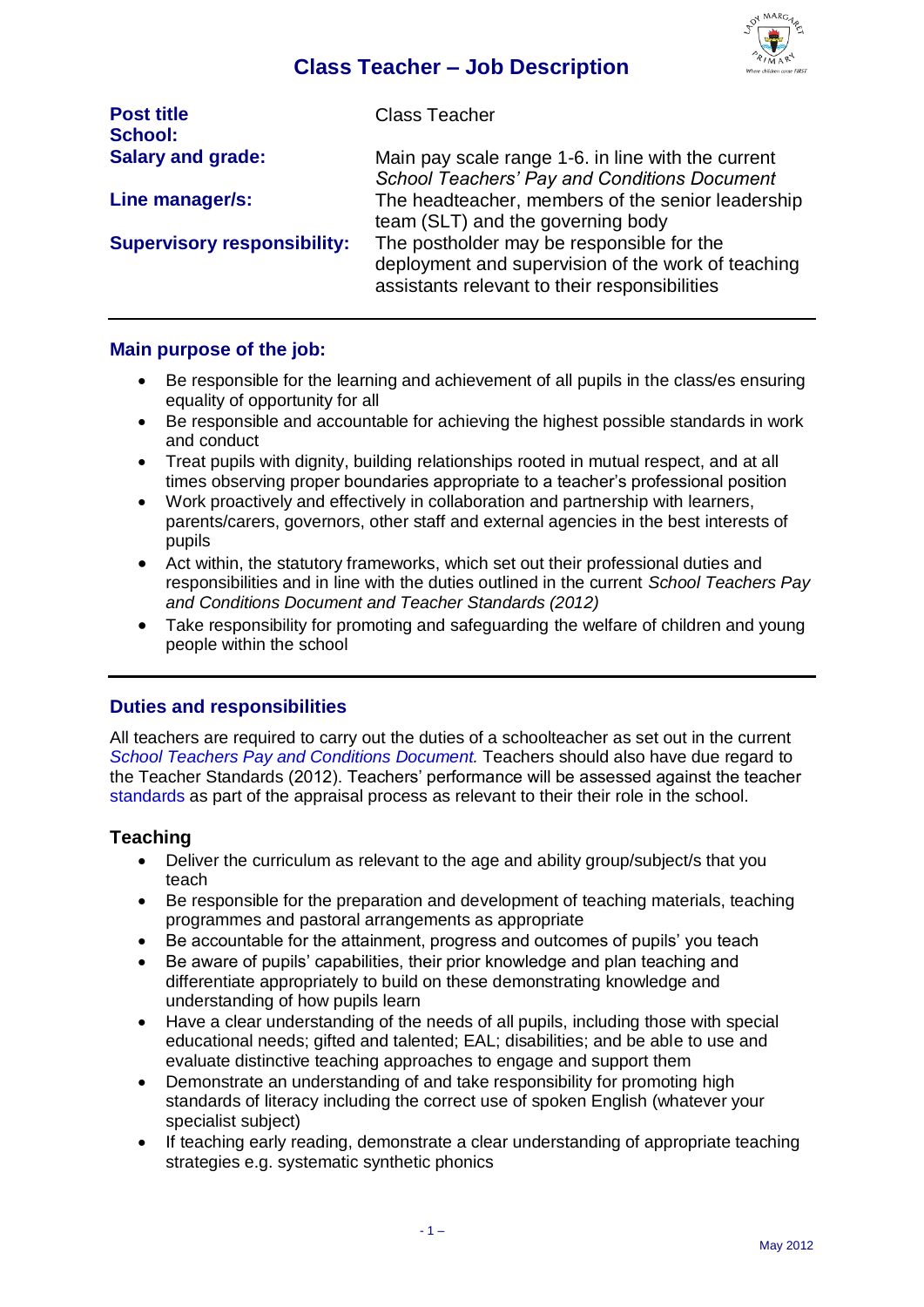

## **Class Teacher – Job Description**

- Use an appropriate range of observation, assessment, monitoring and recording strategies as a basis for setting challenging learning objectives for pupils of all backgrounds, abilities and dispositions, monitoring learners' progress and levels of attainment
- Make accurate and productive use of assessment to secure pupils' progress
- Give pupils regular feedback, both orally and through accurate marking, and encourage pupils to respond to the feedback, reflect on progress, their emerging needs and to take a responsible and conscientious attitude to their own work and study
- Use relevant data to monitor progress, set targets, and plan subsequent lessons
- Set homework and plan other out-of-class activities to consolidate and extend the knowledge and understanding pupils have acquired as appropriate
- Participate in arrangements for examinations and assessments within the remit of the *School Teachers' Pay and Conditions Document*

#### **Behaviour and Safety**

- Establish a safe, purposeful and stimulating environment for pupils, rooted in mutual respect and establish a framework for discipline with a range of strategies, using praise, sanctions and rewards consistently and fairly
- Manage classes effectively, using approaches which are appropriate to pupils' needs in order to inspire, motivate and challenge pupils
- Maintain good relationships with pupils, exercise appropriate authority, and act decisively when necessary
- Be a positive role model and demonstrate consistently the positive attitudes, values and behaviour, which are expected of pupils
- Have high expectations of behaviour, promoting self control and independence of all learners
- Carry out playground and other duties as directed and within the remit of the current *School Teachers' Pay and Conditions Document*
- Be responsible for promoting and safeguarding the welfare of children and young people within the school, raising any concerns following school protocol/procedures

#### **Team working and collaboration**

- Participate in any relevant meetings/professional development opportunities at the school, which relate to the learners, curriculum or organisation of the school including pastoral arrangements and assemblies
- Work as a team member and identify opportunities for working with colleagues and sharing the development of effective practice with them
- Contribute to the selection and professional development of other teachers and support staff including the induction and assessment of new teachers, teachers serving induction periods and where appropriate threshold assessments
- Ensure that colleagues working with you are appropriately involved in supporting learning and understand the roles they are expected to fulfil
- Take part as required in the review, development and management of the activities relating to the curriculum, organisation and pastoral functions of the school
- Cover for absent colleagues within the remit of the current *School Teachers' Pay and Conditions* document

## **Fulfil wider professional responsibilities**

- Work collaboratively with others to develop effective professional relationships
- Deploy support staff effectively as appropriate
- Communicate effectively with parents/carers with regard to pupils' achievements and well-being using school systems/processes as appropriate
- Communicate and co-operate with relevant external bodies
- Make a positive contribution to the wider life and ethos of the school